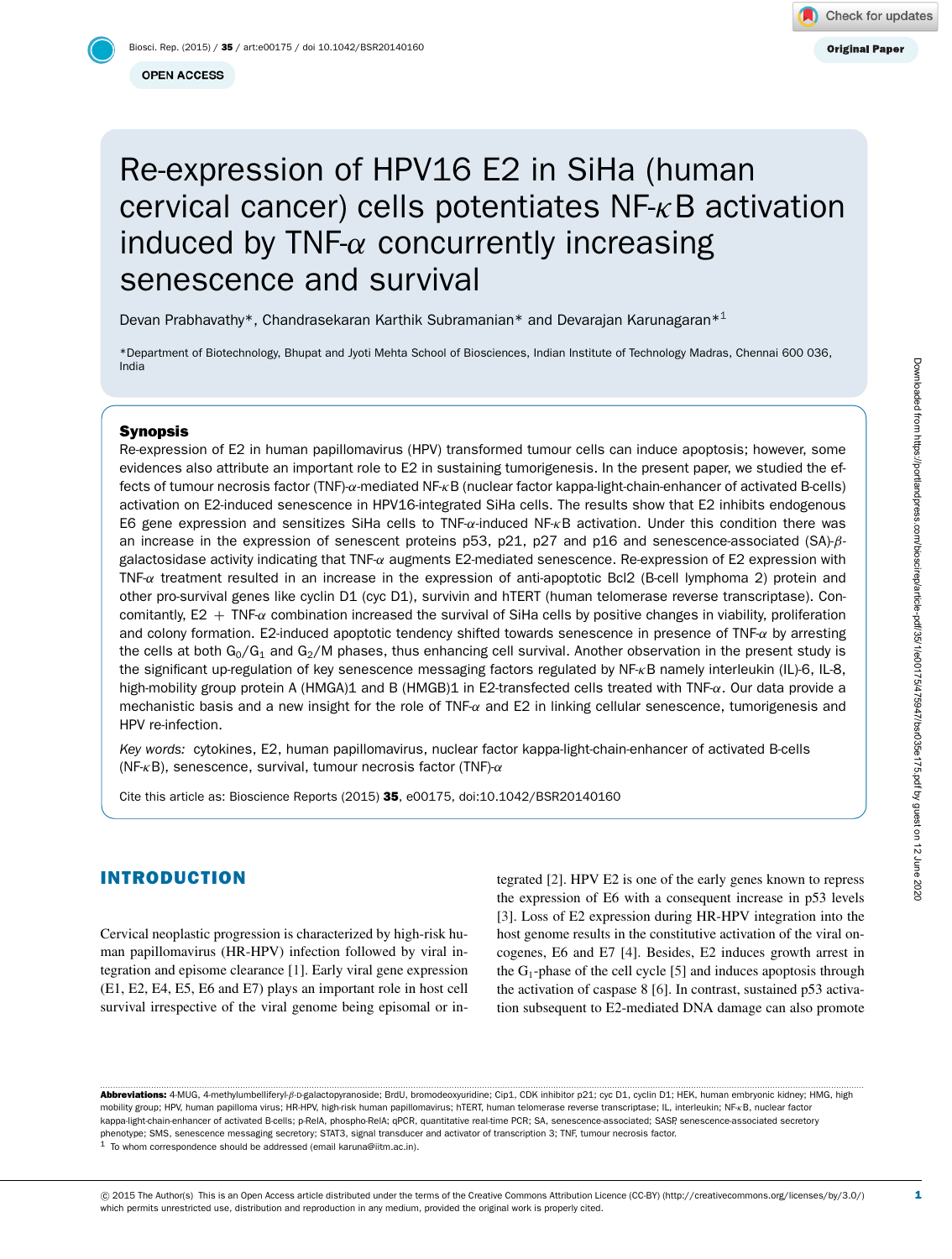pro-tumorigenic inflammation and senescence [\[7\]](#page-9-6). Interestingly, depletion of viral early genes including E2, up-regulates genes involved in autophagy and exhibits senescence-associated secretory phenotype (SASP) [\[2\]](#page-9-1) implicating a possible dichotomous role for E2 as an oncogene and a tumour suppressor in HPVinduced carcinogenesis. Re-infection with HR-HPV [\[8\]](#page-9-7) together with the presence of other cofactors of cervical carcinogenesis like tobacco smoking, oral contraceptives, multiparity and other sexually transmitted infections together with chronic inflammation, can provide a conducive environment for extended DNA damage [\[9\]](#page-9-8). Such changes could confer a selective advantage for an individual cell and ultimately contribute to carcinogenic progression. Apart from these, cell-mediated immune responses greatly influence the development of neoplasia by HR-HPV. Subsequent events and their associated cellular changes result in chronic inflammation by converging at the level of an important transcription factor, NF-κB (nuclear factor kappa-light-chainenhancer of activated B-cells) [\[10\]](#page-9-9). For instance, expression of tumour necrosis factor (TNF)- $\alpha$  is enhanced in response to viral infection and it acts as a key mediator for the regression of HPVinduced lesions [\[11\]](#page-9-10) by exerting a cytostatic effect on normal and HPV16 immortalized keratinocytes [\[12](#page-9-11)[,13\]](#page-9-12).

A previous study has shown that HPV E2 can potentiate NF- $\kappa$ B activation by TNF- $\alpha$  [\[14\]](#page-9-13) and results from our laboratory show that HPV16 E2-mediated potentiation of NF- $\kappa$ B activation induced by TNF- $\alpha$  involves parallel activation of STAT3 (signal transducer and activator of transcription 3) with a reduction in E2-induced apoptosis in epithelial cells [\[15\]](#page-9-14). Hence, in the present study, it was of interest to know about the functional outcome of the re-expression of E2 and TNF-α treatment in SiHa (human cervical cancer) cells, considering the role of NF- $\kappa$ B, a major regulator of inflammation, proliferation/survival and DNA damage-induced senescence [\[16\]](#page-9-15). Re-introduction of E2 into HPV-associated cervical carcinoma cells, resulting in reactivation of p53 and pRB (phosphorylated retinoblastoma protein) pathways, has been shown to suppress cellular growth, because of cell cycle arrest in G1, apoptosis and senescence [\[17–](#page-9-16)[20\]](#page-9-17). The present study provided an insight into the effects of HPV16 E2 re-expression in presence of an inflammatory factor, TNF- α, in cervical cells with specific cellular consequences that led to cell survival.

# EXPERIMENTAL

## Cells, plasmids, transfection and antibodies

The human cervical cancer cell line SiHa was cultured in Dulbecco's modified Eagle's medium (DMEM), supplemented with 10% FBS, 100 mg/ml streptomycin, 100 units/ml penicillin at 37 °C with 5 % CO<sub>2.</sub> pCMV–E2 (E2 expression plasmid containing cytomegalovirus promoter) (Dr Lawrence Banks, ICGEB, Italy) and  $pGL4.32-NF-\kappa B-Luc$  (Promega) plasmids were used. SiHa cells were transfected using Lipofectamine 2000 (Invitrogen) as per manufacturer's protocol. Antibodies to phospho-RelA (p-RelA) (phosphorylated Rel-like domain-containing protein A), p21, Bcl2, p27Kip1 (cyclin-dependent kinase inhibitor p27) and high-mobility group protein A (HMGA)1 (93H1, 2941, 2774, D69C12 and D6A4 respectively, from Cell Signaling), RelA, HPV16 E2, p53 and HMG-1 (9E10, TVG261, 126 and W-18, respectively, from Santa Cruz), p16INK4a (cyclin-dependent kinase inhibitor 2A) (1963, Epitomics), β-actin (A2228, Sigma– Aldrich) and horseradish peroxidase (HRP)-conjugated secondary antibodies (Jackson ImmunoResearch Laboratories) were procured. Human recombinant-TNF-α (PeproTech), resazurin (Himedia) and PI (propidium iodide) (Invitrogen) were also used in the present study.

## Reporter luciferase assays

SiHa cells were seeded in 96-well plates ( $2.5 \times 10^4$ ) and transiently transfected and treated appropriately. As per manufacturer's protocol, the cell lysates were used to assess the firefly and *Renilla* luciferase activities using specific substrates (Promega dual luciferase kit) and then the luminescence was measured using the SpectraMax L Luminometer.

#### Quantitative real-time PCR

Gene specific quantitative SYBR green quantitative real-time PCR (qPCR) assays were performed to monitor expression levels of different genes in Mastercycler® ep realplex<sup>4</sup> thermal cycler (Eppendorf software version 2.2) using  $2 \times$  Sensimix low Rox (Roche) by using cDNA reverse-transcribed from RNAs isolated from the SiHa cells transfected and treated appropriately as mentioned. The primers used are listed in the Supplementary Table S1. The quantification was assessed by calculating the  $2^{(-\Delta\Delta C_{\text{T}})}$  $(\Delta C_T = C_T \text{ target } - C_T \text{ reference and } C_T \text{ is the threshold cycle})$ value for each of them).  $\Delta \Delta C_T = \Delta C_T$  gene transfected sample  $-\Delta C_{\text{T}}$  control transfected sample. The relative quantification of gene expression (target) using  $\beta$ -actin as an internal control (reference) was calculated.

## Immunoblotting

SiHa cells were seeded  $(1.6 \times 10^6)$  in 60 mm dishes, transfected with appropriate treatment with or without TNF- $\alpha$  (20 ng/ml) for 24 h. Total lysates using radioimmunoprecipitation assay (RIPA) buffer were prepared and immunoblotted for protein expression studies using specific primary antibodies and appropriate secondary antibodies. Immunoblots were developed by ECL (enhanced chemiluminescence) kit (Amersham).

#### SA-β-galactosidase assay

Senescence-associated (SA)- $\beta$ -galactosidase activity at pH 6.0 was estimated using its substrate, 4-methylumbelliferyl-β-Dgalactopyranoside (4-MUG) that does not fluoresce until cleaved by the enzyme to generate the fluorophore 4-methylumbelliferone (4-MU). Cells were processed as described elsewhere [\[21\]](#page-9-18) without the other modifications.

## Resazurin reduction assay

SiHa cells transfected for 24 h with control or E2 plasmids and treated with TNF- $\alpha$  (20 ng/ml for 24 h) were re-seeded in

<sup>2</sup> componstand CD15 The Author(s) This is an Open Access article distributed under the terms of the Creative Commons Attribution Licence (CC-BY) [\(http://creativecommons.org/licenses/by/3.0/\)](http://creativecommons.org/licenses/by/3.0/) which permits unrestricted use, distribution and reproduction in any medium, provided the original work is properly cited.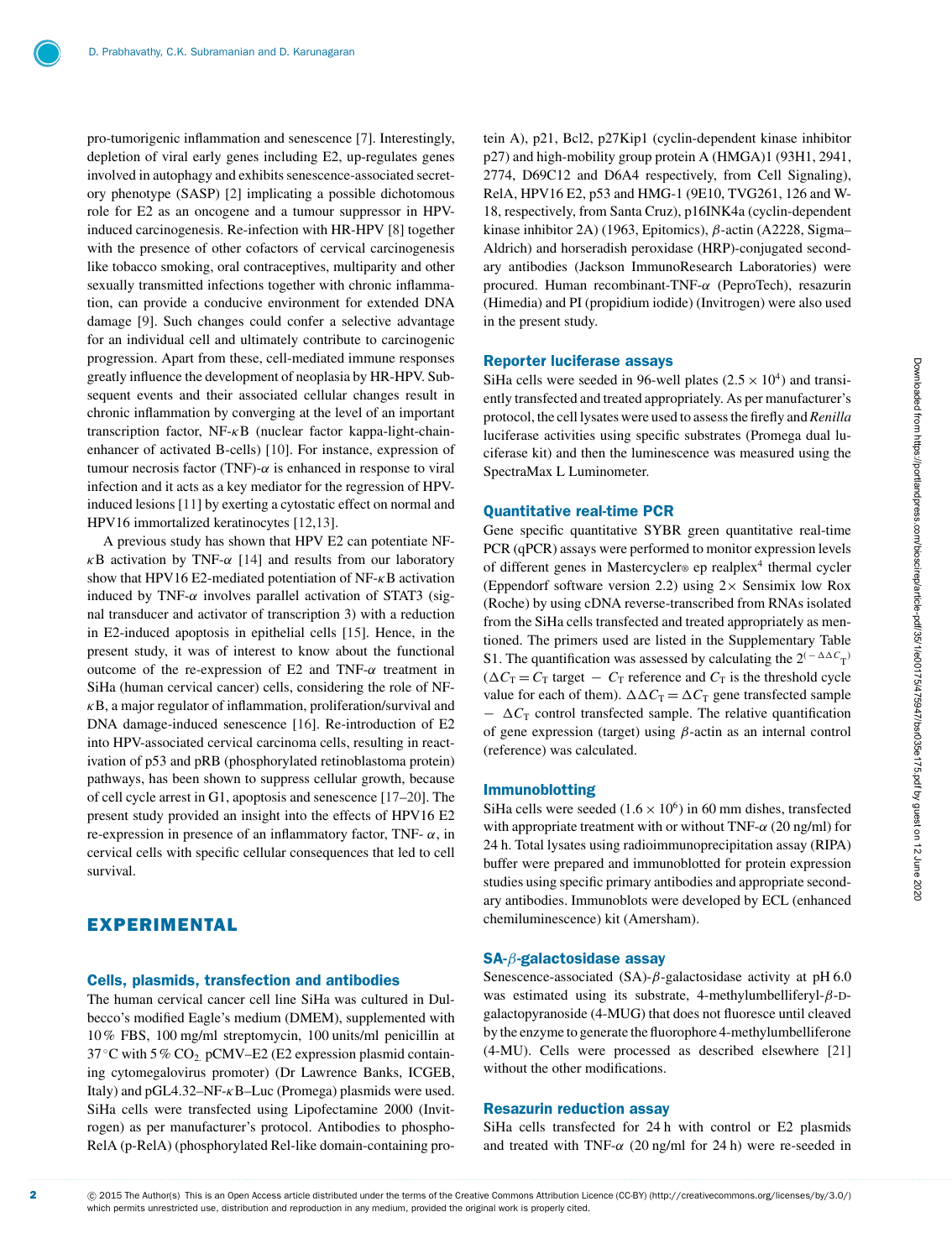96-well plates ( $0.1 \times 10^5$  cells) and incubated for different time durations till assayed. Resazurin dye was added at 10% volume (10  $\mu$ l of 1 mg/ml) to each well and incubated till a purple colour developed. The supernatant from each well was then diluted 20 times and the amount of resazurin reduced by the cells was determined by measuring its absorbance at 570 nm with 595 nm as background reference using a plate reader (Bio-Rad laboratories) along with a blank control (medium alone). The cell viability was calculated against the untreated control and represented as percentage viability.

### BrdU cell proliferation assay

Cells 24 h, post transfection and treatment with TNF- $\alpha$  (24 h) were reseeded in 96-wells at a density of 15000 cells/well in 100  $\mu$ l culture medium. The cells were pulsed with bromodeoxyuridine (BrdU) 12 h before the end point of the assay and controls that did not receive the BrdU label. Then cells were assayed for BrdU incorporation using Abcam assay kit as per manufacturer's protocol. The absorbance was read at 450/550 nm, which is directly proportional to the amount of BrdU incorporated into the actively proliferating cells, calculated as percentage against those cells that did not receive BrdU for each sample.

#### Annexin V/PI staining for apoptosis detection

After appropriate experimental conditions, around  $10<sup>5</sup>$  cells were used for analysis. Cells were suspended in 300  $\mu$ l of 1 $\times$  binding buffer and incubated with 5  $\mu$ l of Annexin V–FITC and 5  $\mu$ l of PI (1  $\mu$ g/ml) at room temperature (RT) for 5 min as per manufacturer's protocol (Invitrogen). A minimum of 10000 events was analysed by flow cytometer (Beckman Coulter) using the Quanta SC–MPL software program. Annexin V and PI positive cells were counted by using appropriate controls and after compensation of the voltage gating. Data are represented as percentage of cells positive for Annexin V or PI along with the live population for every 10000 cells counted.

## Cell cycle analysis

SiHa cells  $(1.0 \times 10^6)$  seeded in six-well plates and appropriately transfected and treated were further trypsinized, washed with icecold  $1 \times$  PBS and fixed overnight in 70% ethanol in PBS–EDTA at − 20◦C. Cells were then washed with PBS–EDTA containing 1% FBS, suspended in PBS–EDTA and incubated with RNase A (0.2 mg/ml) for 30–45 min at 37 $^{\circ}$ C. DNA staining was done with PI (1 mg/ml) for 15 min. Cells ( $\sim$ 1 × 10<sup>4</sup>) were run on a flow cytometer (excitation: 488 nm laser, emission: 610BP filter) and analysed by the Quanta SC-MPL software (Beckman Coulter) to determine the percentage of cells in  $G_0/G_1$ , S or  $G_2/M$  phases of the cell cycle.

## Clonogenic cell survival *in vitro*

Cells were transfected and treated appropriately and reseeded in six-well plates (100 cells/well). After 15 days of incubation, the

colonies were stained with 0.5% crystal violet made in methanol, washed in running water, air-dried and then counted manually. The number of colonies was counted on an inverted-stage microscope at  $40\times$  magnification.

#### Statistical analysis

Statistical tests were carried out by unpaired Student's*t* test using GraphPad Prism version 6 software.

# RESULTS

## Re-expression of E2 potentiates TNF-α-induced NF-κB activation and inhibits E6 gene expression in SiHa cells

To understand the effect of E2 on TNF- $\alpha$ -mediated NF- $\kappa$ B activation, pCMV vector or E2-transfected SiHa cells were treated with different concentrations of TNF- $\alpha$  (1, 2.5, 5, 10, 15 and 20 ng/ml for 6 h) and analysed for NF-κB luciferase activity. E2 transfected SiHa cells showed a significant induction of around 3-fold in  $NF-\kappa B$  transcriptional activity whereas a progressive and significant increase was observed in E2-transfected cells treated with 5 to 20 ng/ml of TNF- $\alpha$  [\(Figure 1A](#page-3-0)). Since more than 20 ng/ml of TNF- $\alpha$  caused cell death (result not shown) 20 ng/ml was chosen as an optimal concentration for further studies to elicit maximum response in these cells. To confirm the re-expression of E2, a known regulator of E6 transcription, E6 transcript levels were analysed by qPCR in SiHa cells and as indicated in [Figure 1\(](#page-3-0)B), endogenous E6 mRNA levels in SiHa cells were reduced to ∼0.5-fold upon E2 transfection compared with pCMV vector-transfected cells without E2 expression. TNFα treatment enhanced the endogenous E6 level by ∼0.5-fold as was previously reported [\[22\]](#page-9-19) and this increase by TNF- $\alpha$  was found to be reduced to  $\sim$ 0.5-fold by re-expression of E2. These results suggest that re-expression of E2 in SiHa cells inhibited endogenous E6 gene expression, activated  $NF-\kappa B$  and interestingly sensitized the cells towards TNF- $\alpha$ -induced NF- $\kappa$ B activation even at sub-optimal doses.

## Potentiation of TNF- $\alpha$ -induced NF- $\kappa$ B activation by E2 up-regulates E2-induced senescence

Since E2 re-expression in SiHa cells is known to induce senescence [\[19\]](#page-9-20) it was of interest to analyse the expression of senescent markers in the presence of TNF- $\alpha$  in E2-transfected cells. We transfected SiHa cells with pCMV or E2 expression plasmid followed by treatment with TNF- $\alpha$  (20 ng/ml for 6 h) and the immunoblots in [Figure 2A](#page-4-0) show that E2-transfected cells (E2 expression confirmed by immunoblot) had higher levels of p53 (∼6 fold) and p27 (10-fold) due to down-regulation of E6 [\[23\]](#page-10-0) and E7 transcription [\[24\]](#page-10-1) respectively. As expected, p53-regulated p21 (3-fold) and p27-regulated p16 (2-fold) expression levels were increased in E2-transfected cells though the increase in p16 was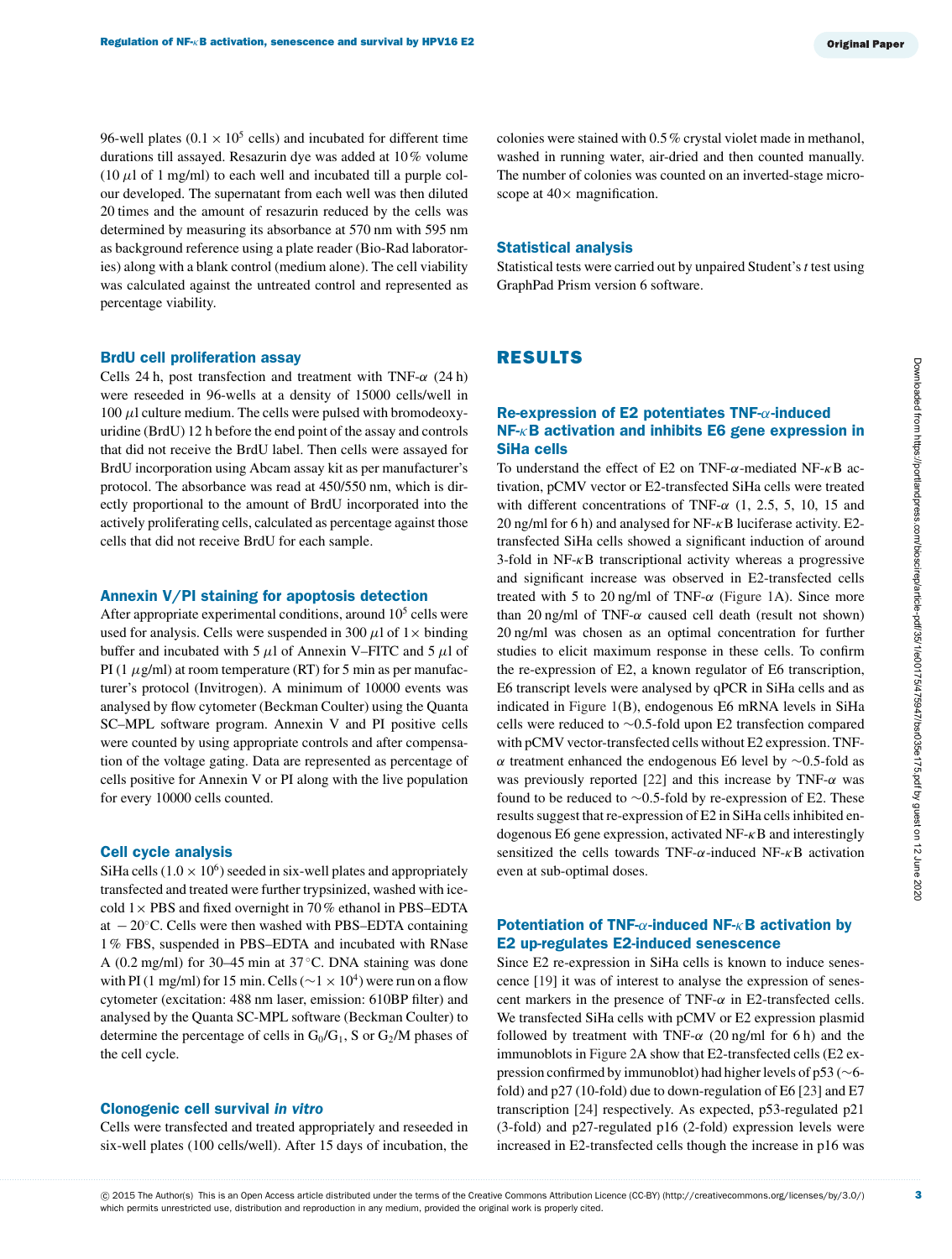<span id="page-3-0"></span>

## Figure 1 Ectopic expression of E2 potentiated TNF-*α*-induced NF-*κ*B activation

(A) SiHa cells were transfected with NF-κB-Luc and pRL–TK (Renilla luciferase vector containing the herpes simplex virus thymidine kinase promoter) plasmids, control (pCMV) or expression plasmids (pCMV–E2) in a combination (expression vector: NF<sub>K</sub>B-luciferase construct–*Renilla* luciferase construct = 4:1:1) for 24 h, after which, different concentrations (as indicated) of TNF- $\alpha$  treatment was given for 6 h. Then cells were lysed and analysed for firefly luciferase activity that was normalized to *Renilla* luciferase activity in the cell lysates (*n* = 3, mean + S.E.M.). (**B**) From cells transfected and treated with TNF-α (20 ng/ml for 6 h) as mentioned above, total RNA was isolated and then subjected to qPCR, for relative quantification of E6 mRNA expression which was normalized against β-actin (*n* = 3, mean  $±$  S.E.M.). Significance is denoted by  $P \leqslant 0.05$ .

not significant when compared with the increase in p27 levels. In addition, the increase in p-RelA ( $Ser<sup>536</sup>$ ) levels was [\(Figure 2A](#page-4-0)) consistent with E2-mediated increase in  $NF- $\kappa$ B$  transcriptional activity [\(Figure 1A](#page-3-0)). Cells treated with  $TNF-\alpha$  also increased p-RelA expression though not compared with its increase induced by a combination of E2 and TNF- $\alpha$  [\(Figure 2A](#page-4-0)). TNF- $\alpha$  treatment could enhance p53 (∼5-fold), p21 (13-fold), p27 (3-fold) and p16 (∼2-fold) protein levels compared with untreated pCMV vector-transfected cells [\(Figure 2A](#page-4-0)). An interesting observation is that E2-transfected cells treated with TNF- $\alpha$  exhibited a tremendous increase in p21 expression (35-fold) with a marginal increase in p27 (7-fold) and p16 (∼3-fold) [\(Figure 2A](#page-4-0)). The effect on cellular senescence was further confirmed by assessing SA-β-galactosidase activity. On day 3, post transfection, SA-βgalactosidase activity was higher in TNF- $\alpha$  treated cells (∼0.8fold increase) and E2-transfected cells (∼1.4-fold increase) and the E2-transfected cells treated with TNF- $\alpha$ , enhanced it further by ∼0.5-fold (∼2-fold) as compared with control [\(Figure 2B](#page-4-0)). On day 4, there was a huge dip in the  $\beta$ -galactosidase activity of E2-transfected cells that may be due to loss of expression of E2 known to happen under the conditions of transient transfection. Together these results indicate that E2 augmented the TNF- $\alpha$ induced NF-κB activation concurrent with a reinforced effect on E2-induced senescence.

## E2-mediated potentiation of TNF-α-induced NF-κB activation increases viability and survival

To study the influence of E2-mediated NF-κB activation on cell viability and survival, several experiments were carried out. TNF- $\alpha$  treatment or E2-transfection decreased the viability of SiHa cells by 20% to 40% compared with control when assessed by the resazurin reduction assay [\(Figure 3A](#page-5-0)). In contrast, E2-transfected cells treated with TNF- $\alpha$  showed no such decrease in viability but for a significant increase in viability (40%) compared with control on day 3 [\(Figure 3A](#page-5-0)). A concomitant analysis on active DNA synthesis in terms of BrdU incorporation was done at day 3 post transfection and E2-transfected cells showed around 30% decrease whereas TNF-α treatment showed 12% decrease in proliferation compared with control but  $E2 + TNF-\alpha$  combination showed ∼20% recovery in proliferation [\(Figure 3B](#page-5-0)) indicating that this proliferative/survival ability might be due to E2  $+$  TNF- $\alpha$ -mediated NF- $\kappa$ B activation. Hence, the expressions of pro-survival genes (downstream targets of  $NF-<sub>K</sub>B$ ) were analysed. The expression of cyc D1 and c-Myc in cells treated with TNF- $\alpha$  showed around 1.4-fold and 3-fold increase respectively, whereas both were increased by ∼2-fold in E2-transfected cells [\(Figure 3C](#page-5-0)). The increase in pro-survival gene expression was correlated with the extent of decrease in cell viability observed in cells treated with TNF- $\alpha$  in the present study [\(Figures 3A](#page-5-0) and [3B](#page-5-0)). TNF- $\alpha$ -mediated STAT3 activation could have contributed for the expression of survival factors like Bcl2 [\[25\]](#page-10-2) and we have recently shown that STAT3 activation by TNF- $\alpha$  is also potenti-ated by E2 [\[15\]](#page-9-14). Either with E2 transfection or TNF- $\alpha$  treatment, survivin and hTERT mRNA expression rather showed a decrease [\(Figure 3C](#page-5-0)) whereas E2 expression together with TNF- $\alpha$  treatment increased the survivin and hTERT transcript levels (2-fold) in addition to cyc D1 and c-Myc [\(Figure 3C](#page-5-0)), further supporting the enhanced survival in presence of  $E2 + TNF-\alpha$  combination in SiHa cells.

To understand the NF-κB-mediated survival of E2-transfected cells in presence of TNF- $\alpha$ , the expression of an important antiapoptotic protein Bcl2, was analysed by immunoblotting under such conditions. Although TNF- $\alpha$  treatment could enhance Bcl2

4  $\degree$  2015 The Author(s) This is an Open Access article distributed under the terms of the Creative Commons Attribution Licence (CC-BY) [\(http://creativecommons.org/licenses/by/3.0/\)](http://creativecommons.org/licenses/by/3.0/) which permits unrestricted use, distribution and reproduction in any medium, provided the original work is properly cited.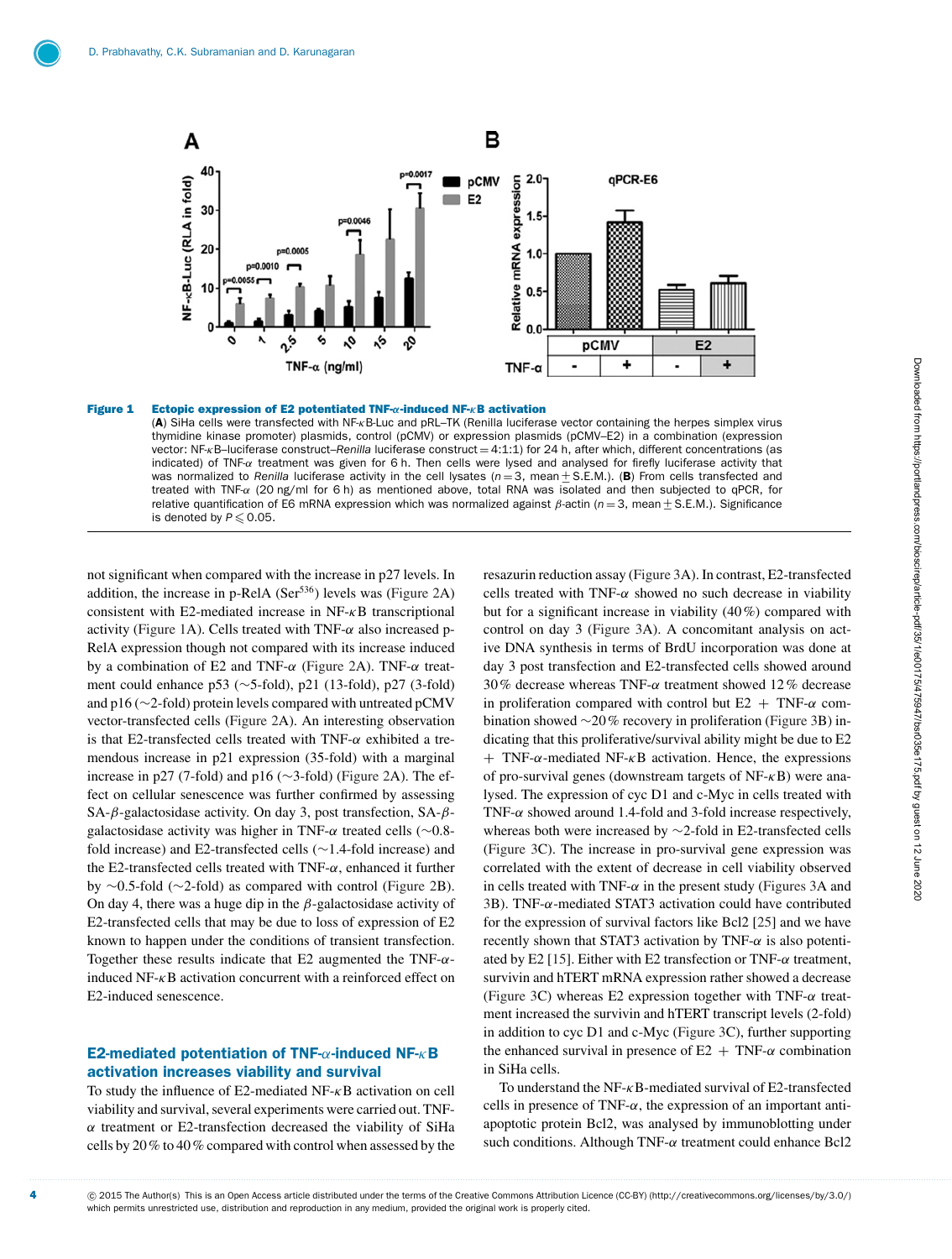<span id="page-4-0"></span>

#### Figure 2 TNF-*α*-induced NF-*κ*B activation enhanced E2-induced expression of senescent markers

(A) Whole cell lysates extracted from SiHa cells transfected with pCMV or E2 plasmids (24 h) followed by treatment with TNF-α (20 ng/ml for 24 h) were subjected to immunoblotting studies for the detection of HPV16 E2, p-RelA (Ser536), RelA, p53, p21, p27, p16 and  $\beta$ -actin. Similar results were obtained in another independent experiment. (B) Transfected cells (24 h) as mentioned above were treated with TNF- $\alpha$  for 24 h and after another 24 h (3 days) or 48 h (4 days), lysates were analysed for SA  $\beta$ -galactosidase activity using its substrate (4-MUG) in a fluorimeter with an excitation 360 nm and emission wavelength of 465 nm respectively. The enzyme activity was calculated after normalization against total protein of the lysates and expressed as percentage activity relative to the control-transfected cells. Significance is denoted by  $P \leqslant 0.05$ .

expression by 3.6-fold, E2 expression showed an increase up to 8-fold and their combination further augmented this increase to ∼10-fold in SiHa cells [\(Figure 3D](#page-5-0)) indicating that increased Bcl2 expression may be due to  $NF- $\kappa$ B$  activation induced by either TNF- $\alpha$ , E2 or their combination as Bcl2 is a well-known downstream target of NF-κB [\[26\]](#page-10-3). Clonogenicity assays showed that 95% fraction of cells treated with TNF- $\alpha$  survived though this increase was not greater to the extent as expected based on the increase in the expression of pro-survival genes [\(Figure 3C](#page-5-0)). E2-transfected cells showed only 60% of surviving fraction but it increased in presence of TNF- $\alpha$  (75%; [Figure 3E](#page-5-0)) further confirming the survival abilities of E2-expressing cells in presence of TNF- $\alpha$ . The respective plating efficiency is given for each condition and  $E2 + TNF-\alpha$  treated cells showed a higher plating efficiency than E2 alone [\(Figure 3E](#page-5-0)). Taken together, these results suggest that  $E2 + TNF-\alpha$  combination increased the survival of SiHa cells by positive changes in viability, proliferation, expression of pro-survival genes and colony formation.

## TNF- $\alpha$  regulates E2-induced apoptosis by arresting the cells in  $G_0/G_1$  and  $G_2/M$  phases

To see if the changes in survival could be reflected in the extent of apoptosis induced by TNF- $\alpha$  and E2 individually or in

combination, Annexin V/PI staining at day 2 post-transfection and treatment was done. TNF- $\alpha$  treatment alone showed an early apoptotic population of 30% and E2-transfected cells with the highest of about 38% whereas their combination reduced the E2-induced effect to 29% [\(Figure 4B](#page-6-0)) with no significant difference seen in both live and late apoptotic population among them in cells (both pCMV and E2-transfected) without TNF- $\alpha$ treatment. E2 is known to cause  $G_2/M$  arrest followed by apoptosis [\[27\]](#page-10-4) and hence, to understand if cell cycle is affected at later time point by the E2 + TNF- $\alpha$  combination, studies on cell cycle were carried out at day 3 of the experiment. Cell cycle analysis showed that TNF- $\alpha$  and E2 increased sub-G<sub>1</sub> population to 22% and 28%, respectively compared with control (10%) along with the G<sub>2</sub>/M population of 16% and 20% respectively [\(Figure 4B](#page-6-0)). In SiHa cells, rather the E2 + TNF- $\alpha$  combination significantly brought down the apoptosis induced by E2 (28%) or TNF- $\alpha$  (22%) to 18% but with a noticeable increase in  $G_0/G_1$  population (53%) compared with either E2 (45%) or TNF- $\alpha$  (48%) alone [\(Figure 4B](#page-6-0)). Further,  $G_2/M$  arrest was relatively more in E2-transfected cells treated with TNF- $\alpha$  (20%) than E2-transfected (15%) or TNF- $\alpha$  treated (16%) or control cells (13%) alone [\(Figure 4B](#page-6-0)). These observations are expected regarding  $G_2/M$  arrest but for the prominent  $G_0/G_1$  accumulation shown by E2 + TNF- $\alpha$  combination. G<sub>0</sub>/G<sub>1</sub> arrest is one of the

5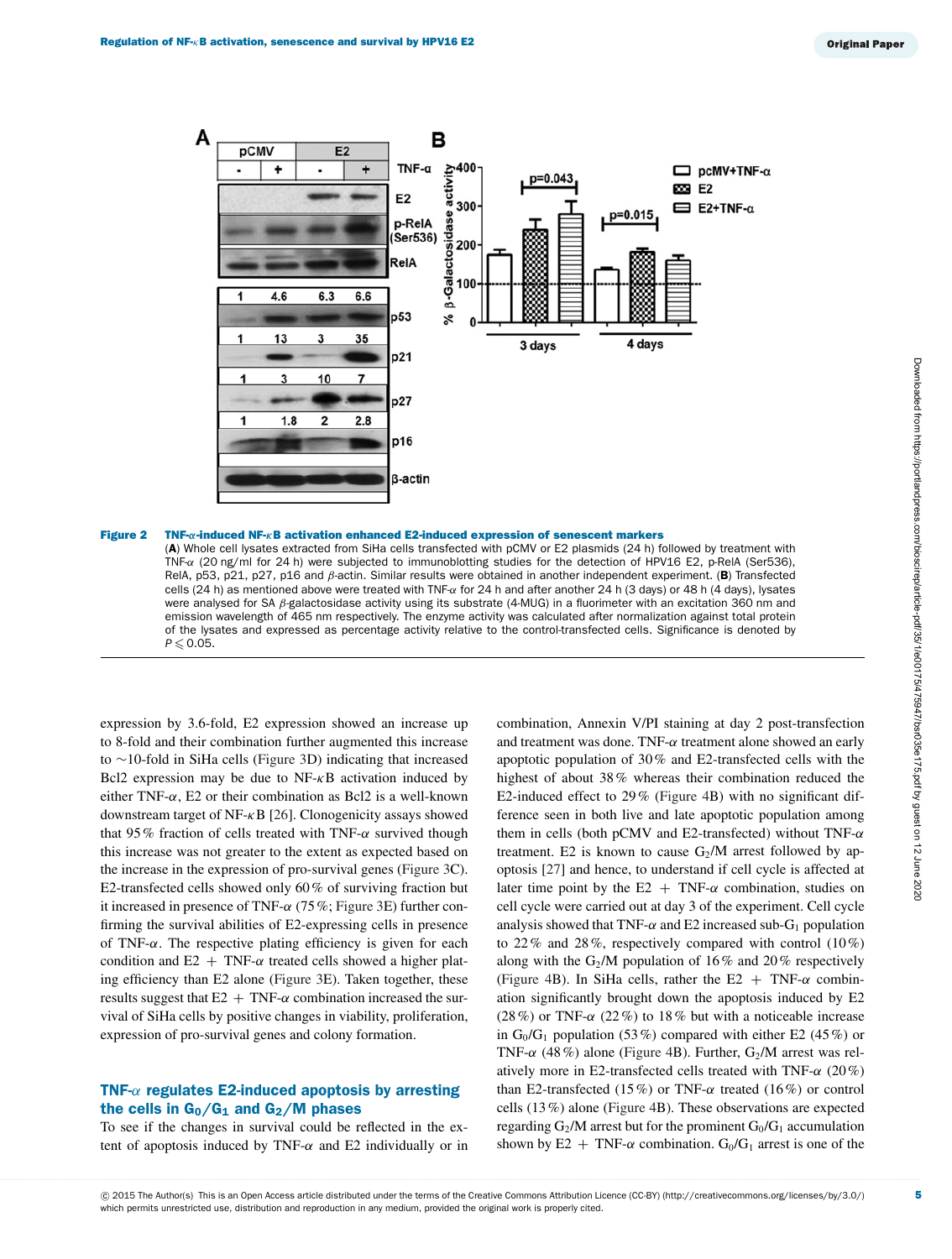<span id="page-5-0"></span>

## Figure 3 Re-expression of E2 and TNF-*α* induction increased cell viability and expression of pro-survival genes

(A) SiHa cells transfected with pCMV or E2 plasmids were assessed for viability using resazurin reduction method and was expressed as percentage against control at indicated days and normalized to seeding density ( $n = 3$ , mean  $\pm$  S.E.M.). (B) Cells, transfected and after appropriate treatment, as mentioned above, were assayed for the amount of BrdU incorporation after pulsing for 12 h with BrdU at day 3. The values are expressed as percentage of control ( $n = 3$ after pulsing for 12 h with BrdU at day 3. The values are expressed as percentage of control (n=3, mean±S.E.M.). (C)<br>Total RNA was isolated from SiHa cells, 2 days after transfection with pCMV or E2 plasmids and were subje for relative quantification of expression of cyc D1, c-Myc, survivin and hTERT and expressed in folds relative to control after normalization against β-actin (*n* = 3, mean <u>+</u> S.E.M.). Significance denotes *P* ≤ 0.05. (**D**) Cells, transfected and/or treated<br>with TNEγ as indicated, were subjected to immunoblotting for the expression of Bcl2 prote with TNF- $\alpha$ , as indicated, were subjected to immunoblotting for the expression of Bcl2 protein using the total lysates that were used in [Figure 2\(](#page-4-0)A). Similar result was obtained from another independent experiment. (E) Transfected and/or TNF-α treated SiHa cells were trypsinized and re-seeded (2000 cells/well) in six-well plates for 15 days. The colonies stained with crystal violet were counted and the plating efficiency (PE, percentage of cells able to form colonies) and survival fractions were calculated (refer Materials and Methods) and mentioned with S.D.. Colony magnifications were photographed at 20×. Plating efficiency was calculated by taking the ratio of the number of colonies formed in the gene transfected plate to that counted in the control whereas survival fraction in percentage indicates the ratio of the plating efficiency in the gene transfected to that of the number of cell seeded.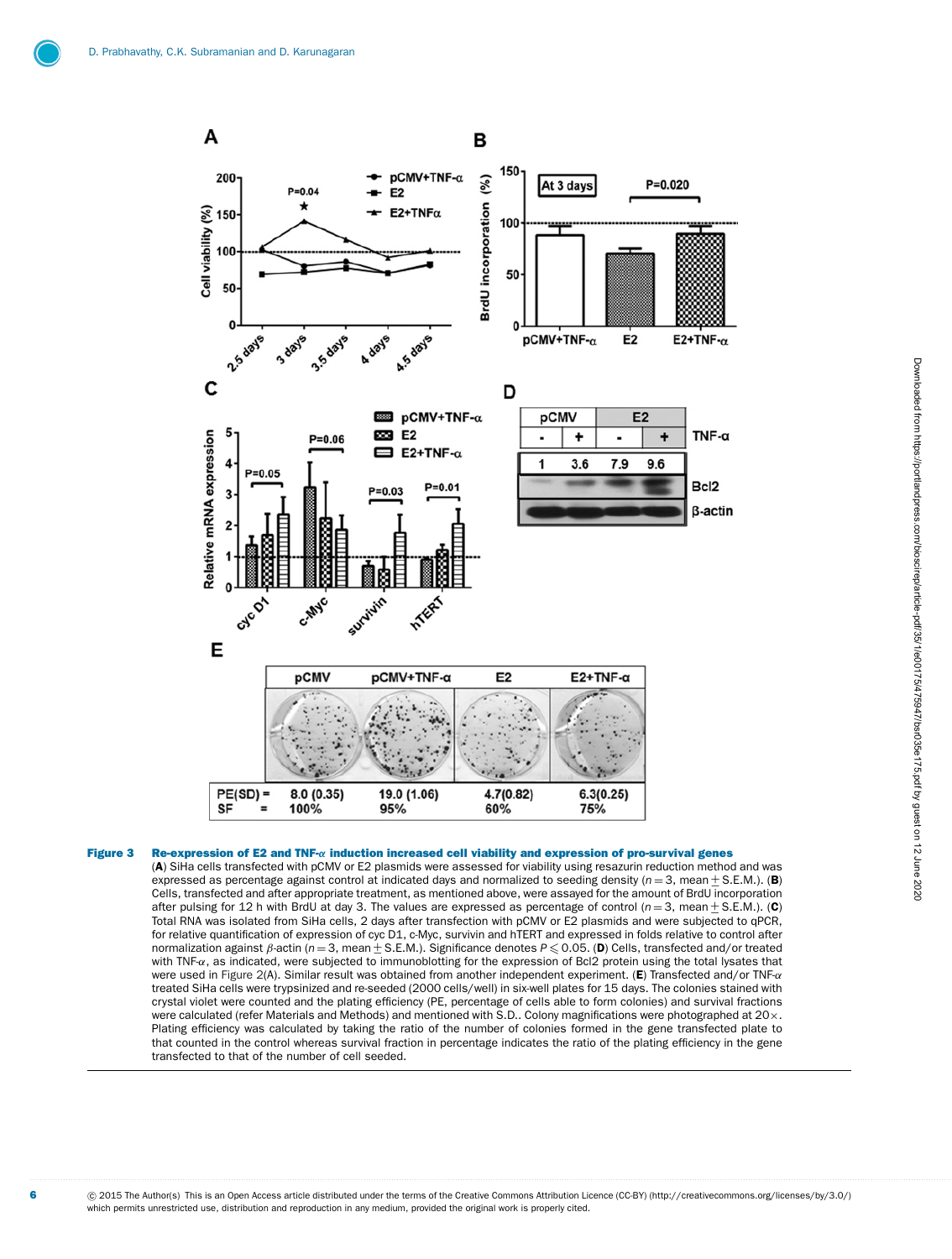<span id="page-6-0"></span>

## Figure 4 E2 and TNF-*α* combination reduced apoptosis and increased G<sub>0</sub>/G<sub>1</sub> arrest

pCMV or E2 transfected SiHa cells (24 h) were either given TNF-α treatment for another 24 h (day 2) or left without treatment. (A) Transfected and appropriately treated cells were analysed for Annexin V or PI staining to mark the early or late apoptotic populations (mean percentage population respectively,  $n = 3$ . Gating was done using appropriate controls and 10000 cells were considered for each run. Lower-most left quadrant shows the live population whereas the upper right quadrant shows the late apoptotic (PI positive) and the lower right quadrant shows the early apoptotic population (Annexin V positive). (B) Under similar experimental conditions, changes in cell cycle phases were studied at a later time, on day 3, by PI staining of the fixed cells and the representative histogram depicts different phases of cell cycle (panel below shows the mean percentage population of different phases,  $n = 3$ ).

marked cell cycle features of senescent cells and thus our results indicate that  $E2 + TNF-\alpha$  combination resulted in enhanced survival by forcing cells towards senescence. The extended observation at day 4 showed that cell populations in either  $G_2/M$ or sub-G<sub>1</sub> phases in E2-transfected cells with or without TNF- $\alpha$ treatment found doubled with a stressed morphology indicating the experimental limitation. However, overall results support that E2-induced apoptotic tendency was shifted towards senescence in presence of TNF- $\alpha$  by arresting cells at both  $G_0/G_1$  and  $G_2/M$ phases, thus enhancing cell survival.

## Augmentation of E2-induced senescence by TNF- $\alpha$ -induced NF- $\kappa$ B activation leads to the survival of SiHa cells

To further investigate survival/protumoural factors, we analysed the expression of factors functionally associated with  $NF-<sub>k</sub>B$  and demonstrated to be crucial to senescence messaging. The mRNA expression of interleukin (IL)-6 and IL-8 in TNF-α-induced cells or E2-transfected cells did not show any great difference as compared with control cells (both showed a decrease between ∼0.1 to 0.4-fold compared with 1; [Figure 5A](#page-7-0)) whereas E2-transfected

7

@ 2015 The Author(s) This is an Open Access article distributed under the terms of the Creative Commons Attribution Licence (CC-BY) [\(http://creativecommons.org/licenses/by/3.0/\)](http://creativecommons.org/licenses/by/3.0/) which permits unrestricted use, distribution and reproduction in any medium, provided the original work is properly cited.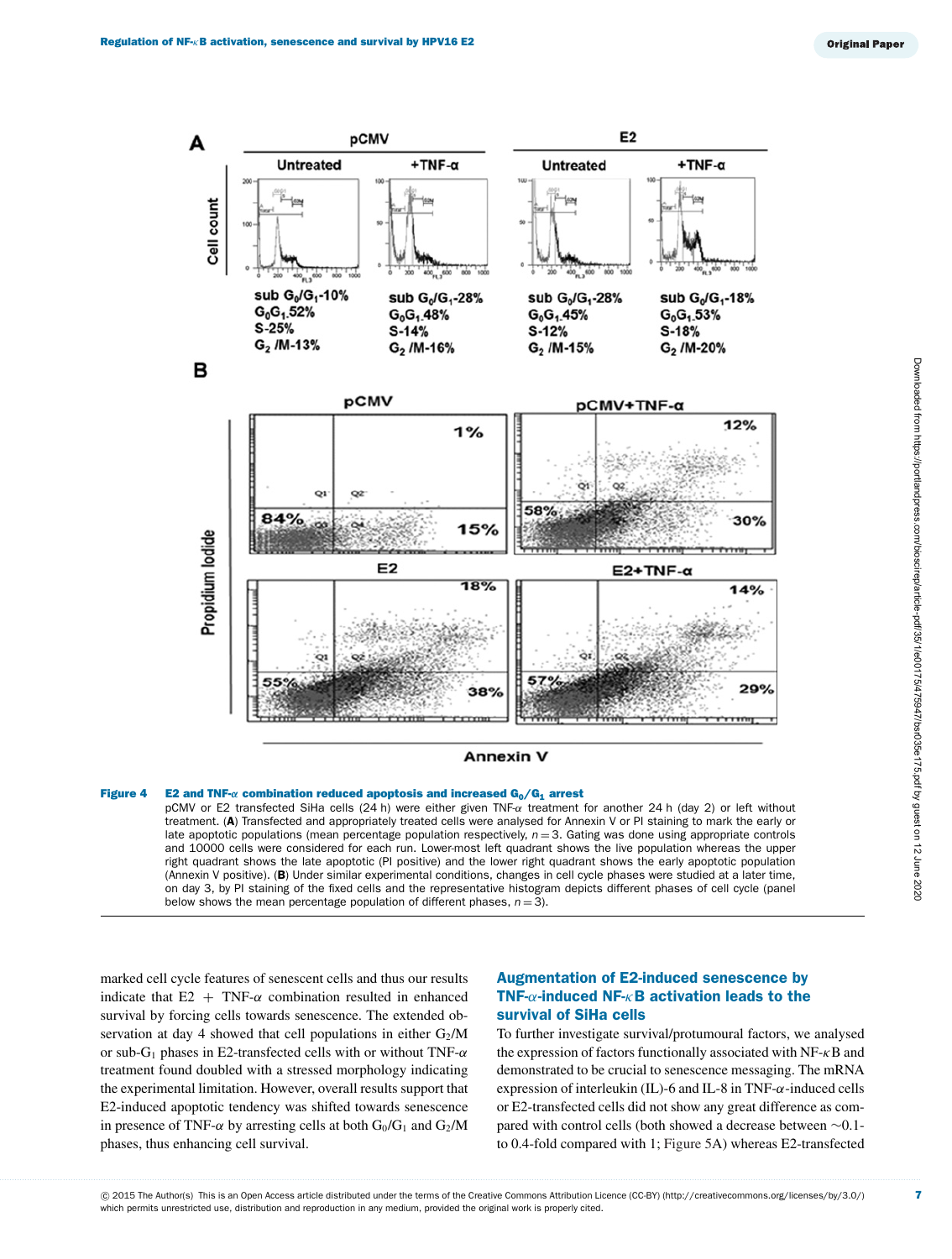<span id="page-7-0"></span>

#### Figure 5 Effect of E2 re-expression and TNF-*α* treatment on important senescence messaging factors with a mechanistic basis as depicted in the flowchart

(A) RNAs were harvested from control or E2-transfected cells with or without TNF-α treatment at day 2 and subjected to qPCR for relative quantification of IL-6 and IL-8 transcripts that were normalized to  $\beta$ -actin and the fold change in expression was calculated against the control (n=3, mean±S.E.M.). Significance is denoted by P≤0.05. (B) Whole<br>cell lysates extracted from SiHa cells transfected with control or E2 plasmids (24 h) were subjected to immuno expression was calculated against the control ( $n=3$ , mean + S.E.M.). Significance is denoted by  $P \le 0.05$ . (B) Whole for the detection of HMGA1, HMGB1 and β-actin, with (24 h) or without TNF-α treatment. Similar results were obtained in another independent experiment. (C) In the flowchart, HPV16 E2 is a senescence-inducing stimulus, which might activate the DDR which in turn is known to co-operate with NF-κB (indicated by broken line). On the other side, we demonstrated a mechanism (indicated by grey shaded boxes) where HPV16 E2, in response to TNF-α stimulus potentiated NF-κB activation which, in co-operation with HMGA1 led to increased expression of pro-survival factors (cyc D1, hTERT, survivin and Bcl2), pro-senescent proteins (p53, p21, p27 and p16) leading to SASP resulting in enhanced expression of senescence messaging cytokines (IL-6, IL-8), in co-operation with HMGB1, altogether resulting in enhanced cell survival. In turn IL-6, IL-8 and hTERT are known to regulate NF-κB (indicated by broken line).

cells treated with TNF- $\alpha$  showed an increase in IL-6 and IL-8 at least 1.5-fold in both compared with E2 alone [\(Figure 5A](#page-7-0)). Although TNF- $\alpha$  treatment or E2 transfection alone resulted in an increase in HMGA1 protein expression by 3-fold compared with control cells, a combination of E2-transfection and TNFα treatment increased HMGA1 at least 4-fold. HMGB1 protein expression increased by at least 1.5-fold upon either TNF- $\alpha$  treatment or E2 transfection whereas their combination brought it up to 2-fold. Thus it may be concluded that E2-potentiated TNF- $\alpha$ -induced NF- $\kappa$ B activation enhances the expression of important senescence messaging secretory (SMS) factors, IL-6, IL-8 and HMGB1 and important SASP component HMGA1 and thus providing a mechanistic basis for the observed increase in cell survival.

# **DISCUSSION**

Our recent observation that HPV16 E2 potentiated TNF- $\alpha$ induced  $NF-<sub>K</sub>B$  activation and reduced the E2-mediated apoptotic effect in human embryonic kidney (HEK)293 cells [\[15\]](#page-9-14), with a parallel activation of STAT3 prompted us to understand the

8 component CO2015 The Author(s) This is an Open Access article distributed under the terms of the Creative Commons Attribution Licence (CC-BY) [\(http://creativecommons.org/licenses/by/3.0/\)](http://creativecommons.org/licenses/by/3.0/) which permits unrestricted use, distribution and reproduction in any medium, provided the original work is properly cited.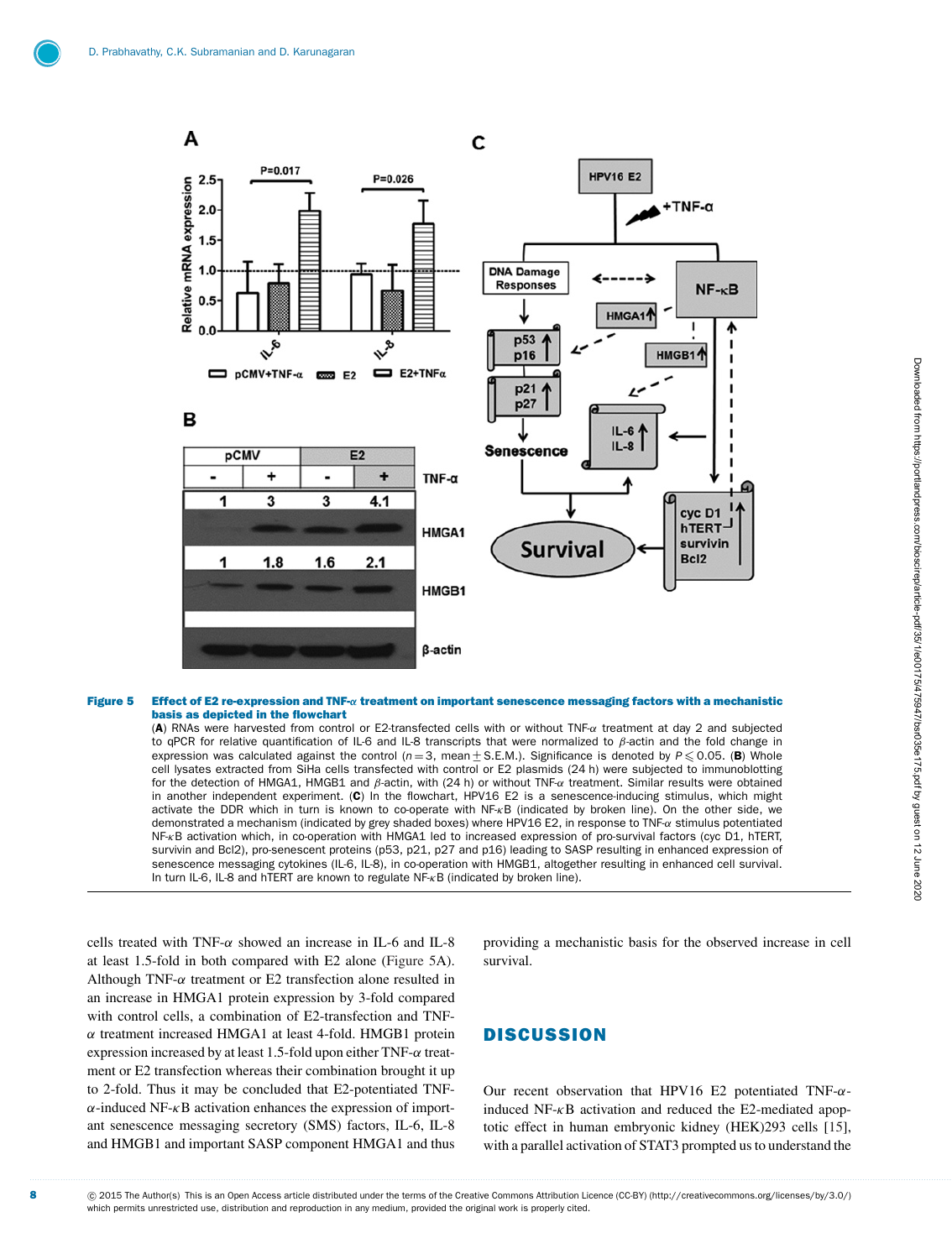effect of re-expression of E2 in HPV16 integrated cervical cancer cells. Enhanced p53 protein expression by E2 re-expression correlates with the observed inhibition of E6 transcription since E6 is well known to induce the degradation of p53 [\[28\]](#page-10-5). E2 mediates p53-dependent apoptosis [\[29\]](#page-10-6) and the C-terminus of E2 is known to interact with p53 leading to differentiation [\[30\]](#page-10-7). Induction of p53 results in the transcriptional activation of the cyclin-dependent kinase (CDK) inhibitor p21 (Cip1/Waf1) and promotes cell cycle arrest [\[31\]](#page-10-8). E2-mediated potentiation of NF- $\kappa$ B activation induced by TNF- $\alpha$  with a concurrent increase in the expression of p21 in SiHa cells is consistent with the suggested role of  $NF-\kappa B$  in TNF- $\alpha$ -mediated cytoprotective effect via the activation of p21(Cip1/Waf1) [\[32\]](#page-10-9). Interestingly, Basile et al. [\[33\]](#page-10-10) reported that p53-independent growth arrest occurs in TNF- $\alpha$  treated human foreskin keratinocytes with increased expression of p21 and differentiation markers. Further, a significant increase in p-RelA levels with a concomitant increase in p21 [\(Figure 2A](#page-4-0)) indicated a synergistic NF- $\kappa$ B activation due to the combined effect of E2 and TNF- $\alpha$ , in addition to increased senescence. However, the observed activation of basal levels of NF-κB activation by E2 in SiHa cells suggests the existence of unexplored TNF- $α$ -independent mechanisms regulating NF- $κ$ B. Interaction between p300, RelA and E2 observed by us earlier in HEK 293 epithelial cells showing NF- $\kappa$ B activation by E2 even in the absence of TNF- $\alpha$  is one of the plausible mechanisms [\[15\]](#page-9-14). p16INk4a expression is usually high in cervical cancers, where the up-regulation is due to the feedback mechanism due to the disruption of RB (retinoblastoma) pathway [\[34\]](#page-10-11). Silencing of E6 or/and E7 oncogenes in SiHa cells either by antisense targeting or by re-expression of E2 is known to induce senescence [\[17,](#page-9-16)[35\]](#page-10-12).

Cell sensitivity to TNF-mediated apoptosis is largely regulated by several factors including viral infections and  $NF-\kappa B$  activation finds a critical role in regulating TNF- $\alpha$  sensitivity in cells [\[36\]](#page-10-13) by regulating the expression of several anti-apoptotic genes. Increased tumorigenicity of HPV16-transformed human keratinocytes is also associated with TNF- $\alpha$  resistance [\[37\]](#page-10-14), which is acquired during HPV-mediated pathogenesis though the molecular basis is not clear. In the present study, the intended cytoprotective effect of TNF- $\alpha$ -mediated activation of NF- $\kappa$ B, due to increased p21 expression in E2-transfected cells correlated well with a reversal of E2-mediated apoptosis as shown by increase in viability and proliferation. Considering the complexities of NF- $\kappa$ B-mediated functions in response to various genotoxic stimuli (in the present study, E2) the outcome on cell survival is determined by the balance of a pool of anti-apoptotic and pro-survival gene expression [\[38\]](#page-10-15). It is relevant that a parallel increase in the expression of anti-apoptotic Bcl2 protein and other pro-survival genes like cyc D1, survivin and hTERT, occurred since they are the targets of  $NF- $\kappa$ B$  activation. Interestingly, two recent studies have highlighted the role of TERT in the regulation of NF-κB and vice versa [\[39,](#page-10-16)[40\]](#page-10-17). Altogether these changes might have influenced the shift from E2-induced apoptosis to senescence as indicated by increased  $G_0/G_1$  and  $G_2/M$  arrest in presence of TNF- $\alpha$ . Our observations showing increased TNF- $\alpha$ -induced apoptosis with high c-Myc gene expression are in agreement with an earlier demonstration suggesting that c-Myc sensitizes cells to TNF-α-induced apoptosis [\[41\]](#page-10-18). But SiHa cells treated with TNF- $\alpha$  did not show reduction in apoptosis in contrast with a report in which HPV16 E6 was shown to block TNF- $\alpha$ -induced apoptosis [\[42\]](#page-10-19). However, decreased c-Myc gene expression together with increased Bcl2 protein in E2-transfected cells treated with TNF- $\alpha$  showing reduction in TNF- $\alpha$ -induced apoptosis are in accordance with the earlier reports [\[36](#page-10-13)[,41,](#page-10-18)[43\]](#page-10-20). Further, an increased surviving fraction of cells that could form colonies as shown by E2-transfected cells treated with TNF- $\alpha$ , supports the continued effect of TNF-α-mediated cell survival.

A new observation in the present study is the significant upregulation of key SMS cytokines regulated by  $NF-\kappa B$  which in turn reinforce senescence growth arrest, namely IL-6 and IL-8 [\[44\]](#page-10-21) in E2-transfected cells treated with TNF- $\alpha$ , after 2 days, post transfection. Anyhow, SASP is not a transient development; however a low-level DDR (DNA damage response) signalling can bring in SASP [\[45\]](#page-10-22). In HR-HPV infections, centrosome amplification and chromosomal abnormalities are detected not only in transformed cancerous cells but also in premalignant lesions [\[46,](#page-10-23)[47\]](#page-10-24) where the presence of E2 is unambiguous in precancerous lesions and in HPV-transformed cancer cells where re-infection can occur. E2 being a genotoxic molecule, could have established and maintained these senescence messaging factors since the cells harbouring HPV episomes are known to regulate several DDR-activated proteins such as ATR (ataxia telangiectasia and Rad3-related protein), ATM (ataxia telangiectasia mutated), Chk1 (checkpoint kinase 1), Chk2, BRCA1 (breast cancer 1, early onset) and Nbs1 (nibrin) [\[48](#page-10-25)[–50\]](#page-10-26) for the viral existence and propagation. Another novel observation, in the present study, is the stabilization of senescent markers HMGA1 and HMGB1 in cells transfected with E2 and treated with TNF- $\alpha$ . HMGA1 and HMGB1, members of non-histone chromosomal proteins, have been recently demonstrated to play important roles in SASP [\[51,](#page-10-27)[52\]](#page-10-28). HMGA1 cooperates with p16INK4a and p53 in a mutually reinforcing manner to induce and promote SA heterochromatic factors, accelerate senescence at physiologically relevant levels and repress cell-cycle genes [\[51\]](#page-10-27) whereas HMGB1 is relocalized to the cytosol of cancer tissues [\[53\]](#page-10-29). Also, in breast cancer cells, HMGA1 binds Bcl2 promoter modulating p53-mediated transcriptional activity on Bcl2 promoter and repressing p53 apoptotic function [\[54\]](#page-10-30). Senescent cells secrete HMGB1 promoting secretion of inflammatory cytokines (TNF $\alpha$ , IL-1 $\beta$  and IL-6) by macrophages [\[55\]](#page-10-31). Altered HMGB1 expression induced senescence and secretion of IL-6, whereas its depletion, not overexpression, suppressed NF- $\kappa$ B activity and IL-6 secretion [\[56\]](#page-11-0). Most importantly, both HMGA1 and HMGB1 cooperate with  $NF- $\kappa$ B$  to bind DNA, form enhance osome and regulate its downstream targets [\[57–](#page-11-1)[60\]](#page-11-2). We conclude that the potentiation of NF- $\kappa$ B by E2 in the presence of TNF- $\alpha$  induction and the consequent increase in p53, Bcl2 and IL-6 is in line with the observed increase in expression and stabilization of two independent senescent markers, HMGA1 and HMGB1.

Though the present study did not assess the role of DDR proteins in E2-mediated senescence, it is assumed that the ability of HPV-E2 to induce DNA damage as previously known, together with TNF- $\alpha$  might play a role in imparting such SA secretory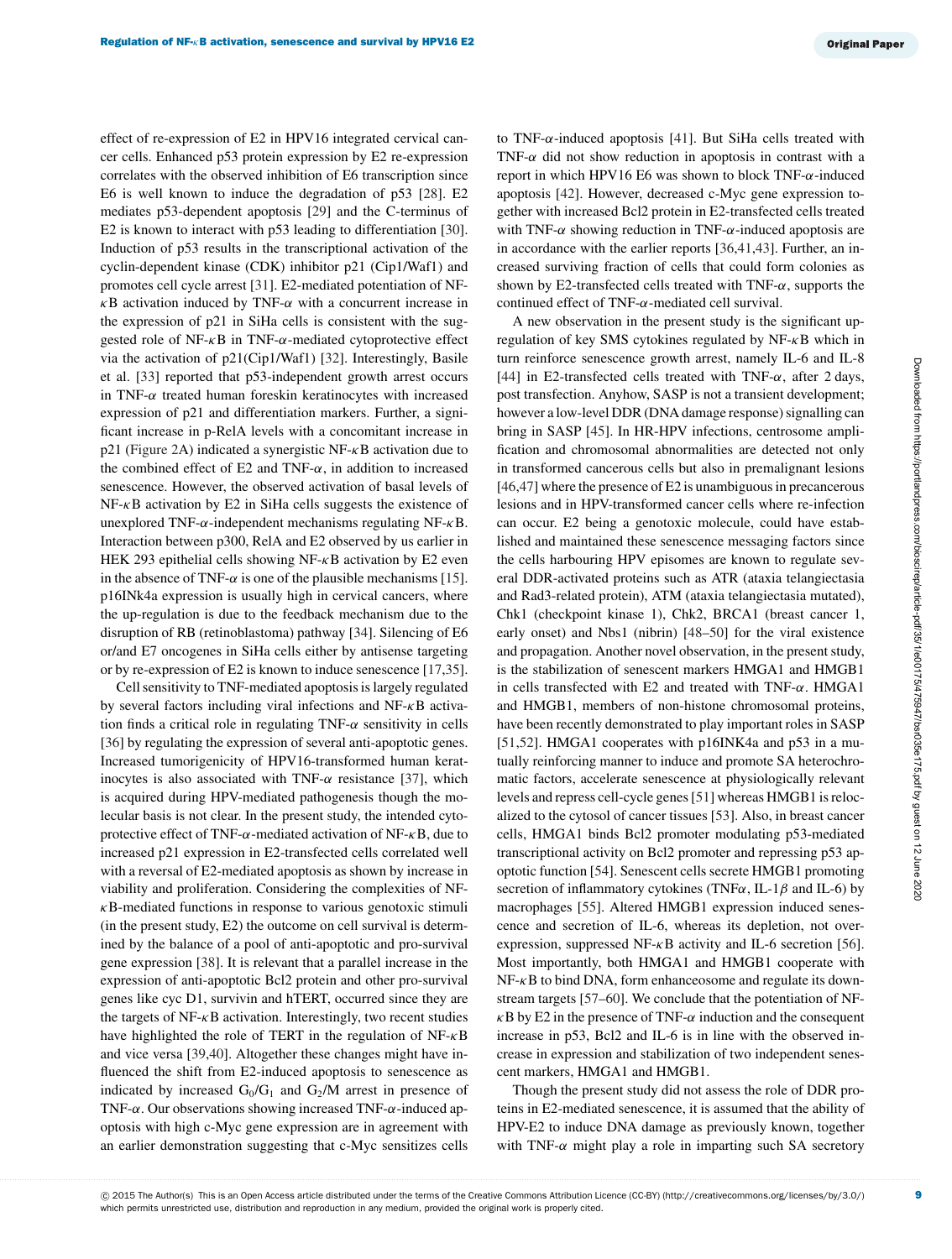pattern and hence this would open new avenues for future studies. According to the present results, HPV16 E2 protein could contribute to the HPV oncogenic potential in presence of TNF- $\alpha$ by synergistically activating  $NF-\kappa B$  and by enhancing the expression of cell survival factors. It is imperative to attribute an important role to E2 in cancerous lesions in sustaining tumorigenesis and to understand the role of chronic inflammation in sustaining and augmenting this damage is vital in future therapies for cervical cancer patients.

#### AUTHOR CONTRIBUTION

The work was designed jointly by Devarajan Karunagaran and Devan Prabhavathy and the experiments were carried out by Devan Prabhavathy. Chandrasekaran Karthik Subramanian did one of the western blotting experiments. The manuscript was written jointly by all the authors under the supervision by Devarajan Karunagaran.

#### ACKNOWLEDGEMENTS

Authors acknowledge the technical assistance by Dinesh Raghu in viability experiments.

## FUNDING

This study was supported by the Department of Biotechnology [grant number BT/01/COE/07/04 (to D. K.)]; the Industrial Consultancy and Sponsored Research, IIT Madras [grant number ERP1314003RESFDKAR (to D. K.)]; and the WOS-A scheme, Department of Science and Technology, Government of India [grant number SR/WOS-A/LS-569/2011G (to D. P.).

## REFERENCES

- <span id="page-9-0"></span>1 Thomison, III, J., Thomas, L. K. and Shroyer, K. R. (2008) Human papillomavirus: molecular and cytologic/histologic aspects related to cervical intraepithelial neoplasia and carcinoma. Hum. Pathol. 39, 154–166 [CrossRef](http://dx.doi.org/10.1016/j.humpath.2007.11.002) [PubMed](http://www.ncbi.nlm.nih.gov/pubmed/18206494)
- <span id="page-9-1"></span>2 Hanning, J.E., Saini, H.K., Murray, M.J., Caffarel, M.M., van Dongen, S., Ward, D., Barker, E.M., Scarpini, C.G., Groves, I.J., Stanley, M.A. et al. (2013) Depletion of HPV16 early genes induces autophagy and senescence in a cervical carcinogenesis model, regardless of viral physical state. J. Pathol. 231, 354-366 [PubMed](http://www.ncbi.nlm.nih.gov/pubmed/23913724)
- <span id="page-9-2"></span>3 Frattini, M.G., Hurst, S.D., Lim, H.B., Swaminathan, S. and Laimins, L.A. (1997) Abrogation of a mitotic checkpoint by E2 proteins from oncogenic human papillomaviruses correlates with increased turnover of the p53 tumor suppressor protein. EMBO J. 16, 318-331 [CrossRef](http://dx.doi.org/10.1093/emboj/16.2.318) [PubMed](http://www.ncbi.nlm.nih.gov/pubmed/9029152)
- <span id="page-9-3"></span>4 Kalantari, M., Karlsen, F., Kristensen, G., Holm, R., Hagmar, B. and Johansson, B. (1998) Disruption of the E1 and E2 reading frames of HPV 16 in cervical carcinoma is associated with poor prognosis. Int. J. Gynecol. Pathol. 17, 146-153 [CrossRef](http://dx.doi.org/10.1097/00004347-199804000-00009) [PubMed](http://www.ncbi.nlm.nih.gov/pubmed/9553812)
- <span id="page-9-4"></span>5 Goodwin, E.C., Naeger, L.K., Breiding, D.E., Androphy, E.J. and DiMaio, D. (1998) Transactivation-competent bovine papillomavirus E2 protein is specifically required for efficient repression of human papillomavirus oncogene expression and for acute growth inhibition of cervical carcinoma cell lines. J. Virol. 72, 3925–3934 [PubMed](http://www.ncbi.nlm.nih.gov/pubmed/9557678)
- <span id="page-9-5"></span>6 Thierry, F. and Demeret, C. (2008) Direct activation of caspase 8 by the proapoptotic E2 protein of HPV18 independent of adaptor proteins. Cell Death Differ. 15, 1356–1363 [CrossRef](http://dx.doi.org/10.1038/cdd.2008.53) [PubMed](http://www.ncbi.nlm.nih.gov/pubmed/18421300)
- <span id="page-9-6"></span>7 Harris, S.L. and Levine, A.J. (2005) The p53 pathway: positive and negative feedback loops. Oncogene 24, 2899–2908 [CrossRef](http://dx.doi.org/10.1038/sj.onc.1208615) [PubMed](http://www.ncbi.nlm.nih.gov/pubmed/15838523)
- <span id="page-9-7"></span>8 Trottier, H., Ferreira, S., Thomann, P., Costa, M.C., Sobrinho, J.S., Prado, J.C., Rohan, T.E., Villa, L.L. and Franco, E.L. (2010) Human papillomavirus infection and reinfection in adult women: the role of sexual activity and natural immunity. Cancer Res. 70, 8569–8577 [CrossRef](http://dx.doi.org/10.1158/0008-5472.CAN-10-0621) [PubMed](http://www.ncbi.nlm.nih.gov/pubmed/20978200)
- <span id="page-9-8"></span>9 Wei, L., Gravitt, P.E., Song, H., Maldonado, A.M. and Ozbun, M.A. (2009) Nitric oxide induces early viral transcription coincident with increased DNA damage and mutation rates in human papillomavirus-infected cells. Cancer Res. 69, 4878–4884 [CrossRef](http://dx.doi.org/10.1158/0008-5472.CAN-08-4695) [PubMed](http://www.ncbi.nlm.nih.gov/pubmed/19487298)
- <span id="page-9-9"></span>10 Stanley, M. (2006) Immune responses to human papillomavirus. Vaccine 24 (Suppl 1), S16-S22 [CrossRef](http://dx.doi.org/10.1016/j.vaccine.2005.09.002) [PubMed](http://www.ncbi.nlm.nih.gov/pubmed/16219398)
- <span id="page-9-10"></span>11 Vieira, K.B., Goldstein, D.J. and Villa, L.L. (1996) Tumor necrosis factor alpha interferes with the cell cycle of normal and papillomavirus-immortalized human keratinocytes. Cancer Res. 56, 2452–2457 [PubMed](http://www.ncbi.nlm.nih.gov/pubmed/8625327)
- <span id="page-9-11"></span>12 Filippova, M., Song, H., Connolly, J.L., Dermody, T.S. and Duerksen-Hughes, P.J. (2002) The human papillomavirus 16 E6 protein binds to tumor necrosis factor (TNF) R1 and protects cells from TNF-induced apoptosis. J. Biol. Chem. 277, 21730–21739 [CrossRef](http://dx.doi.org/10.1074/jbc.M200113200) [PubMed](http://www.ncbi.nlm.nih.gov/pubmed/11934887)
- <span id="page-9-12"></span>13 Villa, L.L., Vieira, K.B., Pei, X.F. and Schlegel, R. (1992) Differential effect of tumor necrosis factor on proliferation of primary human keratinocytes and cell lines containing human papillomavirus types 16 and 18. Mol. Carcinog. 6, 5-9 [CrossRef](http://dx.doi.org/10.1002/mc.2940060103) [PubMed](http://www.ncbi.nlm.nih.gov/pubmed/1323969)
- <span id="page-9-13"></span>14 Boulabiar, M., Boubaker, S., Favre, M. and Demeret, C. (2011) Keratinocyte sensitization to TNF-induced NF-{kappa}B activation by the E2 regulatory protein of human papillomaviruses. J. Gen. Virol. 92, 2422-2427 [CrossRef](http://dx.doi.org/10.1099/vir.0.032466-0) [PubMed](http://www.ncbi.nlm.nih.gov/pubmed/21715600)
- <span id="page-9-14"></span>15 Prabhavathy, D., Prabhakar, B.N. and Karunagaran, D. (2014) HPV16 E2-mediated potentiation of NF-kappaB activation induced by TNF-alpha involves parallel activation of STAT3 with a reduction in E2-induced apoptosis. Mol. Cell. Biochem. 394, 77–90 [CrossRef](http://dx.doi.org/10.1007/s11010-014-2083-6) [PubMed](http://www.ncbi.nlm.nih.gov/pubmed/24833467)
- <span id="page-9-15"></span>16 Janssens, S. and Tschopp, J. (2006) Signals from within: the DNA-damage-induced NF-kappaB response. Cell Death Differ. 13, 773–784 [CrossRef](http://dx.doi.org/10.1038/sj.cdd.4401843) [PubMed](http://www.ncbi.nlm.nih.gov/pubmed/16410802)
- <span id="page-9-16"></span>17 Wells, S.I., Francis, D.A., Karpova, A.Y., Dowhanick, J.J., Benson, J.D. and Howley, P.M. (2000) Papillomavirus E2 induces senescence in HPV-positive cells via pRB- and p21(CIP)-dependent pathways. EMBO J. 19, 5762-5771 [CrossRef](http://dx.doi.org/10.1093/emboj/19.21.5762) [PubMed](http://www.ncbi.nlm.nih.gov/pubmed/11060027)
- 18 Desaintes, C., Demeret, C., Goyat, S., Yaniv, M. and Thierry, F. (1997) Expression of the papillomavirus E2 protein in HeLa cells leads to apoptosis. EMBO J. 16, 504-514 [CrossRef](http://dx.doi.org/10.1093/emboj/16.3.504) [PubMed](http://www.ncbi.nlm.nih.gov/pubmed/9034333)
- <span id="page-9-20"></span>19 Goodwin, E.C., Yang, E., Lee, C.J., Lee, H.W., DiMaio, D. and Hwang, E.S. (2000) Rapid induction of senescence in human cervical carcinoma cells. Proc. Natl. Acad. Sci. U.S.A. 97, 10978–10983 [CrossRef](http://dx.doi.org/10.1073/pnas.97.20.10978) [PubMed](http://www.ncbi.nlm.nih.gov/pubmed/11005870)
- <span id="page-9-17"></span>20 Hwang, E.S., Naeger, L.K. and DiMaio, D. (1996) Activation of the endogenous p53 growth inhibitory pathway in HeLa cervical carcinoma cells by expression of the bovine papillomavirus E2 gene. Oncogene 12, 795-803 [PubMed](http://www.ncbi.nlm.nih.gov/pubmed/8632901)
- <span id="page-9-18"></span>21 Gary, R.K. and Kindell, S.M. (2005) Quantitative assay of senescence-associated beta-galactosidase activity in mammalian cell extracts. Anal. Biochem. 343, 329-334 [CrossRef](http://dx.doi.org/10.1016/j.ab.2005.06.003) [PubMed](http://www.ncbi.nlm.nih.gov/pubmed/16004951)
- <span id="page-9-19"></span>22 Gaiotti, D., Chung, J., Iglesias, M., Nees, M., Baker, P.D., Evans, C.H. and Woodworth, C.D. (2000) Tumor necrosis factor-alpha promotes human papillomavirus (HPV) E6/E7 RNA expression and cyclin-dependent kinase activity in HPV-immortalized keratinocytes by a ras-dependent pathway. Mol. Carcinog. 27, 97–109 [CrossRef](http://dx.doi.org/10.1002/(SICI)1098-2744(200002)27:2
elax protect $
elax <$97::AID-MC5
elax protect $
elax >$3.0.CO;2-V) [PubMed](http://www.ncbi.nlm.nih.gov/pubmed/10657902)

c 2015 The Author(s) This is an Open Access article distributed under the terms of the Creative Commons Attribution Licence (CC-BY) [\(http://creativecommons.org/licenses/by/3.0/\)](http://creativecommons.org/licenses/by/3.0/) which permits unrestricted use, distribution and reproduction in any medium, provided the original work is properly cited.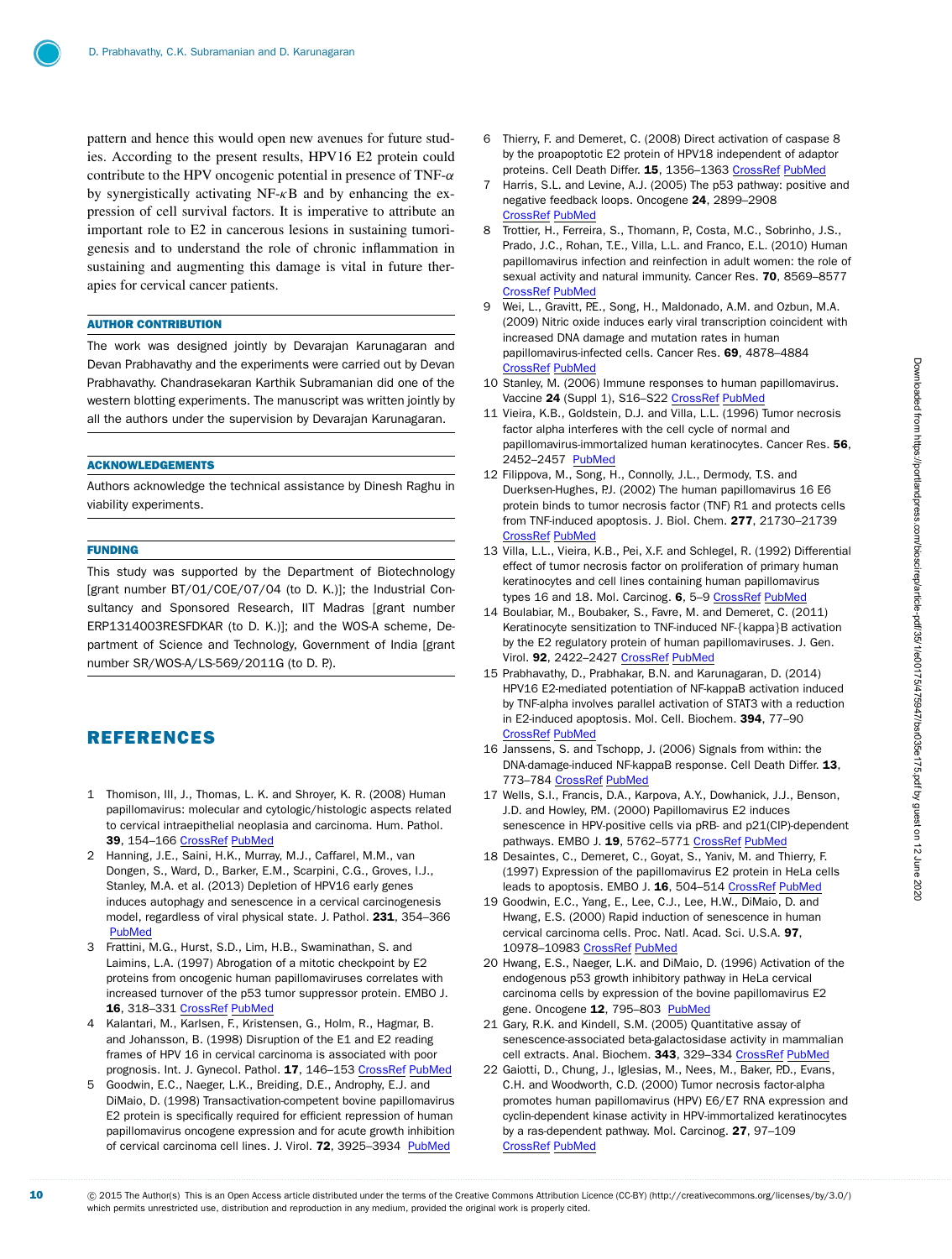- <span id="page-10-0"></span>23 Tommasino, M., Accardi, R., Caldeira, S., Dong, W., Malanchi, I., Smet, A. and Zehbe, I. (2003) The role of TP53 in Cervical carcinogenesis. Hum. Mutat. 21, 307-312 [CrossRef](http://dx.doi.org/10.1002/humu.10178) [PubMed](http://www.ncbi.nlm.nih.gov/pubmed/12619117)
- <span id="page-10-1"></span>24 Gonzalez, S.L., Stremlau, M., He, X., Basile, J.R. and Munger, K. (2001) Degradation of the retinoblastoma tumor suppressor by the human papillomavirus type 16 E7 oncoprotein is important for functional inactivation and is separable from proteasomal degradation of E7. J. Virol. 75, 7583-7591 [CrossRef](http://dx.doi.org/10.1128/JVI.75.16.7583-7591.2001) [PubMed](http://www.ncbi.nlm.nih.gov/pubmed/11462030)
- <span id="page-10-2"></span>25 Bhattacharya, S., Ray, R.M. and Johnson, L.R. (2005) STAT3-mediated transcription of Bcl-2, Mcl-1 and c-IAP2 prevents apoptosis in polyamine-depleted cells. Biochem. J. 392, 335–344 [CrossRef](http://dx.doi.org/10.1042/BJ20050465) [PubMed](http://www.ncbi.nlm.nih.gov/pubmed/16048438)
- <span id="page-10-3"></span>26 Grivennikov, S.I. and Karin, M. (2010) Dangerous liaisons: STAT3 and NF-kappaB collaboration and crosstalk in cancer. Cytokine Growth Factor Rev. 21, 11–19 [CrossRef](http://dx.doi.org/10.1016/j.cytogfr.2009.11.005) [PubMed](http://www.ncbi.nlm.nih.gov/pubmed/20018552)
- <span id="page-10-4"></span>27 Bellanger, S., Blachon, S., Mechali, F., Bonne-Andrea, C. and Thierry, F. (2005) High-risk but not low-risk HPV E2 proteins bind to the APC activators Cdh1 and Cdc20 and cause genomic instability. Cell Cycle 4, 1608–1615 [CrossRef](http://dx.doi.org/10.4161/cc.4.11.2123) [PubMed](http://www.ncbi.nlm.nih.gov/pubmed/16222116)
- <span id="page-10-5"></span>28 Scheffner, M., Huibregtse, J.M., Vierstra, R.D. and Howley, P.M. (1993) The HPV-16 E6 and E6-AP complex functions as a ubiquitin-protein ligase in the ubiquitination of p53. Cell 75, 495–505 [CrossRef](http://dx.doi.org/10.1016/0092-8674(93)90384-3) [PubMed](http://www.ncbi.nlm.nih.gov/pubmed/8221889)
- <span id="page-10-6"></span>29 Webster, K., Parish, J., Pandya, M., Stern, P.L., Clarke, A.R. and Gaston, K. (2000) The human papillomavirus (HPV) 16 E2 protein induces apoptosis in the absence of other HPV proteins and via a p53-dependent pathway. J. Biol. Chem. 275, 87–94 [CrossRef](http://dx.doi.org/10.1074/jbc.275.1.87) [PubMed](http://www.ncbi.nlm.nih.gov/pubmed/10617590)
- <span id="page-10-7"></span>30 Parish, J.L., Kowalczyk, A., Chen, H.T., Roeder, G.E., Sessions, R., Buckle, M. and Gaston, K. (2006) E2 proteins from high- and low-risk human papillomavirus types differ in their ability to bind p53 and induce apoptotic cell death. J. Virol. 80, 4580–4590 [CrossRef](http://dx.doi.org/10.1128/JVI.80.9.4580-4590.2006) [PubMed](http://www.ncbi.nlm.nih.gov/pubmed/16611918)
- <span id="page-10-8"></span>31 el-Deiry, W.S., Tokino, T., Velculescu, V.E., Levy, D.B., Parsons, R., Trent, J.M., Lin, D., Mercer, W.E., Kinzler, K.W. and Vogelstein, B. (1993) WAF1, a potential mediator of p53 tumor suppression. Cell 75, 817–825 [CrossRef](http://dx.doi.org/10.1016/0092-8674(93)90500-P) [PubMed](http://www.ncbi.nlm.nih.gov/pubmed/8242752)
- <span id="page-10-9"></span>32 Basile, J.R., Eichten, A., Zacny, V. and Munger, K. (2003) NF-kappaB-mediated induction of p21(Cip1/Waf1) by tumor necrosis factor alpha induces growth arrest and cytoprotection in normal human keratinocytes. Mol. Cancer Res. 1, 262-270 **[PubMed](http://www.ncbi.nlm.nih.gov/pubmed/12612054)**
- <span id="page-10-10"></span>33 Basile, J.R., Zacny, V. and Munger, K. (2001) The cytokines tumor necrosis factor-alpha (TNF-alpha) and TNF-related apoptosis-inducing ligand differentially modulate proliferation and apoptotic pathways in human keratinocytes expressing the human papillomavirus-16 E7 oncoprotein. J. Biol. Chem. 276, 22522-22528 [CrossRef](http://dx.doi.org/10.1074/jbc.M010505200) [PubMed](http://www.ncbi.nlm.nih.gov/pubmed/11306566)
- <span id="page-10-11"></span>34 DeFilippis, R.A., Goodwin, E.C., Wu, L. and DiMaio, D. (2003) Endogenous human papillomavirus E6 and E7 proteins differentially regulate proliferation, senescence, and apoptosis in HeLa cervical carcinoma cells. J. Virol. 77, 1551–1563 [CrossRef](http://dx.doi.org/10.1128/JVI.77.2.1551-1563.2003) [PubMed](http://www.ncbi.nlm.nih.gov/pubmed/12502868)
- <span id="page-10-12"></span>35 Sima, N., Wang, S., Wang, W., Kong, D., Xu, Q., Tian, X., Luo, A., Zhou, J., Xu, G., Meng, L. et al. (2007) Antisense targeting human papillomavirus type 16 E6 and E7 genes contributes to apoptosis and senescence in SiHa cervical carcinoma cells. Gynecol. Oncol. 106, 299–304 [CrossRef](http://dx.doi.org/10.1016/j.ygyno.2007.04.039) [PubMed](http://www.ncbi.nlm.nih.gov/pubmed/17586029)
- <span id="page-10-13"></span>36 Klefstrom, J., Arighi, E., Littlewood, T., Jaattela, M., Saksela, E., Evan, G.I. and Alitalo, K. (1997) Induction of TNF-sensitive cellular phenotype by c-Myc involves p53 and impaired NF-kappaB activation. EMBO J. 16, 7382-7392 [CrossRef](http://dx.doi.org/10.1093/emboj/16.24.7382) [PubMed](http://www.ncbi.nlm.nih.gov/pubmed/9405367)
- <span id="page-10-14"></span>37 Malejczyk, J., Malejczyk, M., Majewski, S., Breitburd, F., Luger, T.A., Jablonska, S. and Orth, G. (1994) Increased tumorigenicity of human keratinocytes harboring human papillomavirus type 16 is associated with resistance to endogenous tumor necrosis factor-alpha-mediated growth limitation. Int. J. Cancer 56, 593–598 [CrossRef](http://dx.doi.org/10.1002/ijc.2910560421) [PubMed](http://www.ncbi.nlm.nih.gov/pubmed/8112896)
- <span id="page-10-15"></span>38 Wu, Z.H. and Miyamoto, S. (2008) Induction of a pro-apoptotic ATM-NF-kappaB pathway and its repression by ATR in response to replication stress. EMBO J. 27, 1963–1973 [CrossRef](http://dx.doi.org/10.1038/emboj.2008.127) [PubMed](http://www.ncbi.nlm.nih.gov/pubmed/18583959)
- <span id="page-10-16"></span>39 Ghosh, A., Saginc, G., Leow, S.C., Khattar, E., Shin, E.M., Yan, T.D., Wong, M., Zhang, Z., Li, G., Sung, W.K. et al. (2012) Telomerase directly regulates NF-kappaB-dependent transcription. Nat. Cell Biol. 14, 1270-1281 [CrossRef](http://dx.doi.org/10.1038/ncb2621) [PubMed](http://www.ncbi.nlm.nih.gov/pubmed/23159929)
- <span id="page-10-17"></span>40 Low, K.C. and Tergaonkar, V. (2013) Telomerase: central regulator of all of the hallmarks of cancer. Trends Biochem. Sci. 38, 426-434 [CrossRef](http://dx.doi.org/10.1016/j.tibs.2013.07.001) [PubMed](http://www.ncbi.nlm.nih.gov/pubmed/23932019)
- <span id="page-10-18"></span>41 You, Z., Madrid, L.V., Saims, D., Sedivy, J. and Wang, C.Y. (2002) c-Myc sensitizes cells to tumor necrosis factor-mediated apoptosis by inhibiting nuclear factor kappa B transactivation. J. Biol. Chem. 277, 36671-36677 [CrossRef](http://dx.doi.org/10.1074/jbc.M203213200) [PubMed](http://www.ncbi.nlm.nih.gov/pubmed/12149248)
- <span id="page-10-19"></span>42 Duerksen-Hughes, P.J., Yang, J. and Schwartz, S.B. (1999) HPV 16 E6 blocks TNF-mediated apoptosis in mouse fibroblast LM cells. Virology 264, 55-65 [CrossRef](http://dx.doi.org/10.1006/viro.1999.9977) [PubMed](http://www.ncbi.nlm.nih.gov/pubmed/10544129)
- <span id="page-10-20"></span>43 Tamatani, M., Che, Y.H., Matsuzaki, H., Ogawa, S., Okado, H., Miyake, S., Mizuno, T. and Tohyama, M. (1999) Tumor necrosis factor induces Bcl-2 and Bcl-x expression through NFkappaB activation in primary hippocampal neurons. J. Biol. Chem. 274, 8531-8538 [CrossRef](http://dx.doi.org/10.1074/jbc.274.13.8531) [PubMed](http://www.ncbi.nlm.nih.gov/pubmed/10085086)
- <span id="page-10-21"></span>44 Salminen, A., Kauppinen, A. and Kaarniranta, K. (2012) Emerging role of NF-kappaB signaling in the induction of senescence-associated secretory phenotype (SASP). Cell. Signal. 24, 835–845 [CrossRef](http://dx.doi.org/10.1016/j.cellsig.2011.12.006) [PubMed](http://www.ncbi.nlm.nih.gov/pubmed/22182507)
- <span id="page-10-22"></span>45 Coppe, J.P., Desprez, P.Y., Krtolica, A. and Campisi, J. (2010) The senescence-associated secretory phenotype: the dark side of tumor suppression. Ann. Rev. Pathol. 5, 99-118 [CrossRef](http://dx.doi.org/10.1146/annurev-pathol-121808-102144)
- <span id="page-10-23"></span>46 Duensing, S. and Munger, K. (2004) Mechanisms of genomic instability in human cancer: insights from studies with human papillomavirus oncoproteins. Int. J. Cancer. 109, 157-162 [CrossRef](http://dx.doi.org/10.1002/ijc.11691) [PubMed](http://www.ncbi.nlm.nih.gov/pubmed/14750163)
- <span id="page-10-24"></span>47 Hopman, A.H., Smedts, F., Dignef, W., Ummelen, M., Sonke, G., Mravunac, M., Vooijs, G.P., Speel, E.J. and Ramaekers, F.C. (2004) Transition of high-grade cervical intraepithelial neoplasia to micro-invasive carcinoma is characterized by integration of HPV 16/18 and numerical chromosome abnormalities. J. Pathol. 202, 23–33 [CrossRef](http://dx.doi.org/10.1002/path.1490) [PubMed](http://www.ncbi.nlm.nih.gov/pubmed/14694518)
- <span id="page-10-25"></span>48 Edwards, T.G., Vidmar, T.J., Koeller, K., Bashkin, J.K. and Fisher, C. (2013) DNA damage repair genes controlling human papillomavirus (HPV) episome levels under conditions of stability and extreme instability. PLoS One 8, e75406 [CrossRef](http://dx.doi.org/10.1371/journal.pone.0075406) [PubMed](http://www.ncbi.nlm.nih.gov/pubmed/24098381)
- 49 Moody, C.A. and Laimins, L.A. (2009) Human papillomaviruses activate the ATM DNA damage pathway for viral genome amplification upon differentiation. PLoS Pathog 5, e1000605 [CrossRef](http://dx.doi.org/10.1371/journal.ppat.1000605) [PubMed](http://www.ncbi.nlm.nih.gov/pubmed/19798429)
- <span id="page-10-26"></span>50 Edwards, T.G., Helmus, M.J., Koeller, K., Bashkin, J.K. and Fisher, C. (2013) Human papillomavirus episome stability is reduced by aphidicolin and controlled by DNA damage response pathways. J. Virol. 87, 3979-3989 [CrossRef](http://dx.doi.org/10.1128/JVI.03473-12) [PubMed](http://www.ncbi.nlm.nih.gov/pubmed/23365423)
- <span id="page-10-27"></span>51 Narita, M., Narita, M., Krizhanovsky, V., Nunez, S., Chicas, A., Hearn, S.A., Myers, M.P. and Lowe, S.W. (2006) A novel role for high-mobility group a proteins in cellular senescence and heterochromatin formation. Cell 126, 503–514 [CrossRef](http://dx.doi.org/10.1016/j.cell.2006.05.052) [PubMed](http://www.ncbi.nlm.nih.gov/pubmed/16901784)
- <span id="page-10-28"></span>52 Zhang, R., Chen, W. and Adams, P.D. (2007) Molecular dissection of formation of senescence-associated heterochromatin foci. Mol. Cell Biol. 27, 2343-2358 [CrossRef](http://dx.doi.org/10.1128/MCB.02019-06) [PubMed](http://www.ncbi.nlm.nih.gov/pubmed/17242207)
- <span id="page-10-29"></span>53 Livesey, K.M., Kang, R., Vernon, P., Buchser, W., Loughran, P., Watkins, S.C., Zhang, L., Manfredi, J.J., Zeh, III, H.J. et al. (2012) p53/HMGB1 complexes regulate autophagy and apoptosis. Cancer Res. 72, 1996–2005 [CrossRef](http://dx.doi.org/10.1158/0008-5472.CAN-11-2291) [PubMed](http://www.ncbi.nlm.nih.gov/pubmed/22345153)
- <span id="page-10-30"></span>54 Esposito, F., Tornincasa, M., Chieffi, P., De Martino, I., Pierantoni, G.M. and Fusco, A. (2010) High-mobility group A1 proteins regulate p53-mediated transcription of Bcl-2 gene. Cancer Res. 70, 5379-5388 [CrossRef](http://dx.doi.org/10.1158/0008-5472.CAN-09-4199) [PubMed](http://www.ncbi.nlm.nih.gov/pubmed/20530667)
- <span id="page-10-31"></span>55 Davalos, A.R., Coppe, J.P., Campisi, J. and Desprez, P.Y. (2010) Senescent cells as a source of inflammatory factors for tumor progression. Cancer Metastasis Rev. 29, 273–283 [CrossRef](http://dx.doi.org/10.1007/s10555-010-9220-9) [PubMed](http://www.ncbi.nlm.nih.gov/pubmed/20390322)